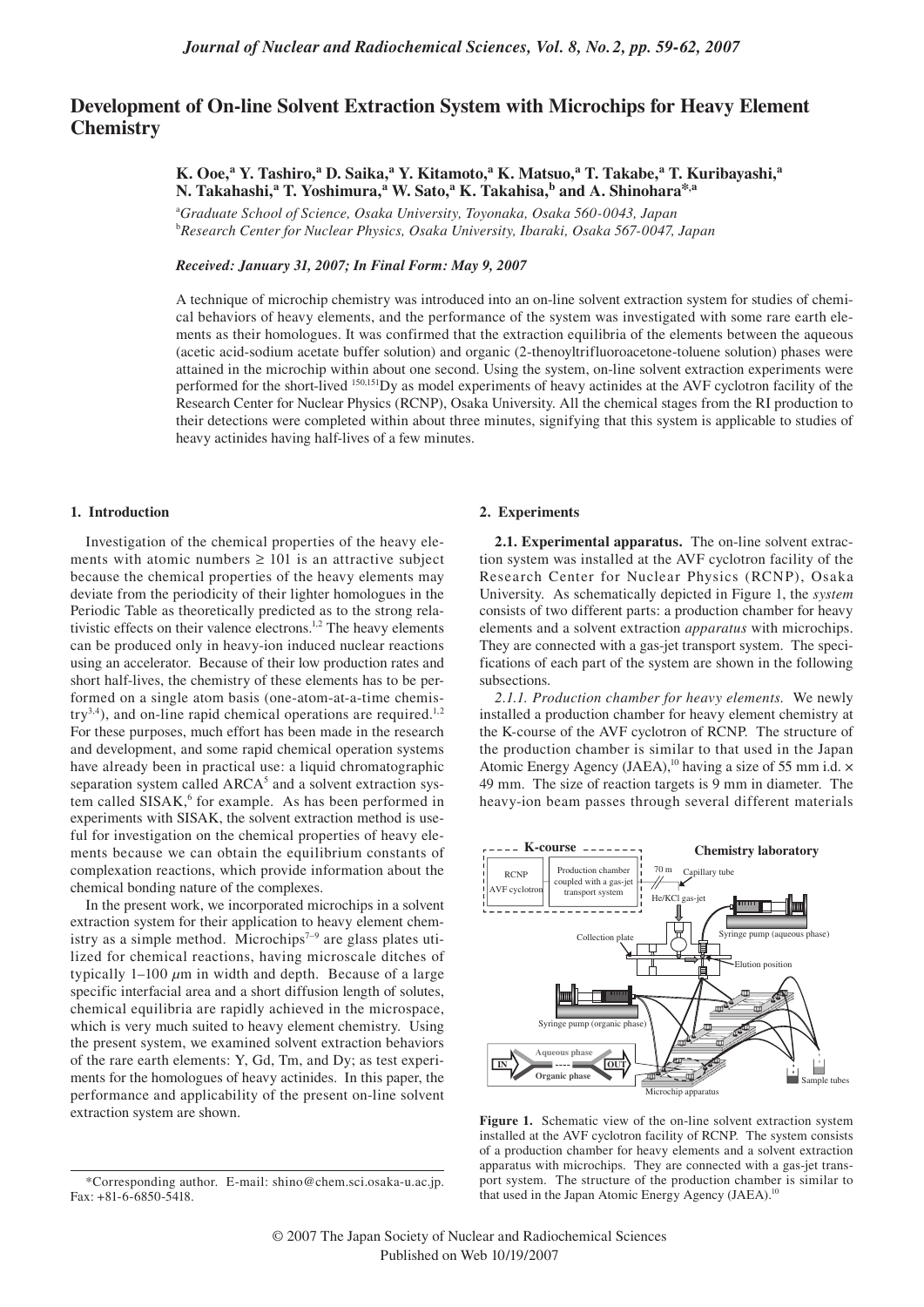

**Figure 2.** Photographs of the liquid-liquid interface and phase separation (a) at the inlet junction and (b) at the outlet junction of the microchannel in a microchip.

before the target for nuclear reactions: a beam current monitor consisting of three aluminum foils  $(4.8 \text{ mg cm}^{-2} \text{ in total})$  coated with gold  $(0.81 \text{ mg cm}^{-2} \text{ in total})$ , a HAVAR vacuum window  $(4.4 \text{ mg cm}^{-2})$ , helium cooling gas  $(0.41 \text{ mg cm}^{-2})$ , two HAVAR vacuum windows  $(8.8 \text{ mg cm}^{-2} \text{ in total})$ , helium cooling gas  $(0.06 \text{ mg cm}^{-2})$ , and a target backing. Reaction products recoiling out of the target are thermalized in a helium gas flow, attached to KCl aerosols generated by sublimation of KCl powder, and then transported through a Teflon capillary (2 mm i.d.  $\times$  70 m) to the on-line solvent extraction apparatus placed in a chemistry laboratory. The transport efficiency of reaction products is approximately 35%.

*2.1.2. On-line solvent extraction apparatus.* Nuclear reaction products transported by the gas-jet are kept deposited on a collection plate. The collected products are mechanically moved to the elution position and then dissolved in an aqueous solution pumped by a syringe pump (HARVARD, PHD2000). The yield by the dissolution is approximately 60%. The dissolved products are fed into a microchip apparatus through a polyether ether ketone (PEEK) capillary (0.26 mm i.d., 0.5 mm o.d.). Simultaneously, the organic phase is fed from the other inlet of the microchip (Institute of Microchemical Technology Co. Ltd., ICC-DY15). The sectional view of the flow channel in the microchip (called a microchannel hereafter) is a half circle of 100 *µ*m in width and 40 *µ*m in depth. The microchannel is 12 cm long. The wall of the microchannel for the organic phase is chemically modified so as to be hydrophobic.<sup>11</sup> In the microchannel of the microchip, a parallel two-phase flow with a liquid-liquid interface is formed. At the end-junction of the microchannel, two phases are separated without mixing with each other as shown in Figure 2. The aqueous and organic effluents coming out of the microchip are collected separately in sample tubes. Because the volume of the solution treated in a single microchip is minute, we employed a multi-track microchip system composed of three microchips arranged in parallel in order to increase the volume of the solution treated per unit time in the microchip apparatus. In this apparatus, an aqueous solution of about 50  $\mu$ L is needed to dissolve all collected radioactivities when the flow rate of the solution is 50  $\mu$ L min<sup>-1</sup>. The volume of PEEK capillaries connected to the multi-track microchip is about 50  $\mu$ L and the total volume of microchannels for either phase is about 1 *µ*L.

**2.2. Extraction equilibrium in a microchip.** It is important to investigate the reaction time required to attain the extraction equilibrium in the microchip. The contact time of the aqueous and organic phases in a microchip corresponds to the shaking time for the ordinary batch method. Therefore, we examined the contact time of the liquid-liquid interface required to attain the equilibrium by varying the flow rates of both the solutions. In addition, batch experiments were performed to examine if the extraction percentage in the microchip experiments would agree with that in the ordinary solvent extraction experiments.

The rare earth tracers as the homologues of heavy actinides were prepared by different nuclear reactions. The <sup>88</sup>Y tracer was obtained from the EC decay of  ${}^{88}Zr$  produced by the  ${}^{89}Y(p,2n)^{88}Zr$  reaction and the  ${}^{153}Gd$  tracer by the  ${}^{153}Eu(p,n)^{153}Gd$ reaction with the AVF cyclotron of RCNP. The 170Tm tracer was produced by neutron irradiation of  $Tm<sub>2</sub>O<sub>3</sub>$  at Kyoto University Reactor. The aqueous phase used was 0.1 M acetic acid-sodium acetate buffer (pH 4.5) containing the tracers, and for the organic phase 0.04 M 2-thenoyltrifluoroacetone  $(HTTA)$ -toluene solution was employed.<sup>12</sup> The aqueous and organic phases were simultaneously fed into each of the inlets of a microchip with syringe pumps. The flow rate was varied in the range from  $3 \mu L \text{ min}^{-1}$  to  $120 \mu L \text{ min}^{-1}$ . The aqueous and organic effluents from the microchip were collected separately in sample tubes, and were subjected to γ-ray spectrometry with a Ge detector.

The batch experiments were performed by the following procedure. In a polypropylene tube, 1 mL of 0.1 M acetic acidsodium acetate buffer (pH 4.5) containing the above tracers was mixed with an equal volume of 0.04 M HTTA-toluene solution. The mixture was shaken for 20 min. After centrifuging, the aliquots of the aqueous and organic phases were recovered separately in sample tubes, and subjected to  $\gamma$ -ray spectrometry.

**2.3. On-line experiments using the solvent extraction system.** The short-lived dysprosium isotopes,  $^{150}$ Dy ( $T_{1/2} = 7.17$ ) min) and <sup>151</sup>Dy ( $T_{1/2} = 17.9$  min) were produced by the <sup>140</sup>Ce(<sup>16</sup>O,6n)<sup>151</sup>Dy reactions<sup>13</sup> with a 102 MeV <sup>16</sup>O beam delivered from the K course of the AVF cyclotron of RCNP. The <sup>nat</sup>Ce target of a thickness of 211  $\mu$ g cm<sup>-2</sup> was in advance prepared by electrodeposition on a 2.7 mg cm<sup>-2</sup> aluminium backing foil. The beam intensity was approximately 160 particle nA. Reaction products recoiling out of the target were thermalized in a helium gas flow  $(2.5 \text{ L min}^{-1}, 178 \text{ L})$ kPa in the production chamber), attached to KCl aerosols generated by sublimation of KCl powder at 620–640 °C, and then transported to the chemistry laboratory. The transported products were kept deposited on the collection plate for five minutes, dissolved in dilute hydrochloric acids (pH 3.01, 3.14, 3.23, 3.40) pumped by a syringe pump at a flow rate of 50  $\mu$ L min<sup>-1</sup>, and subsequently fed into the multi-track microchips. A toluene solution of 0.1 M HTTA was fed from the other inlets with a syringe pump at a flow rate of 90  $\mu$ L min<sup>-1</sup>. The aqueous and organic effluents from the microchip were collected separately on Ta discs. After evaporation to dryness on ceramic heaters, the samples were subjected to  $\alpha$  spectrometry with Si detectors. The distribution ratio was obtained from the activities of these two phases.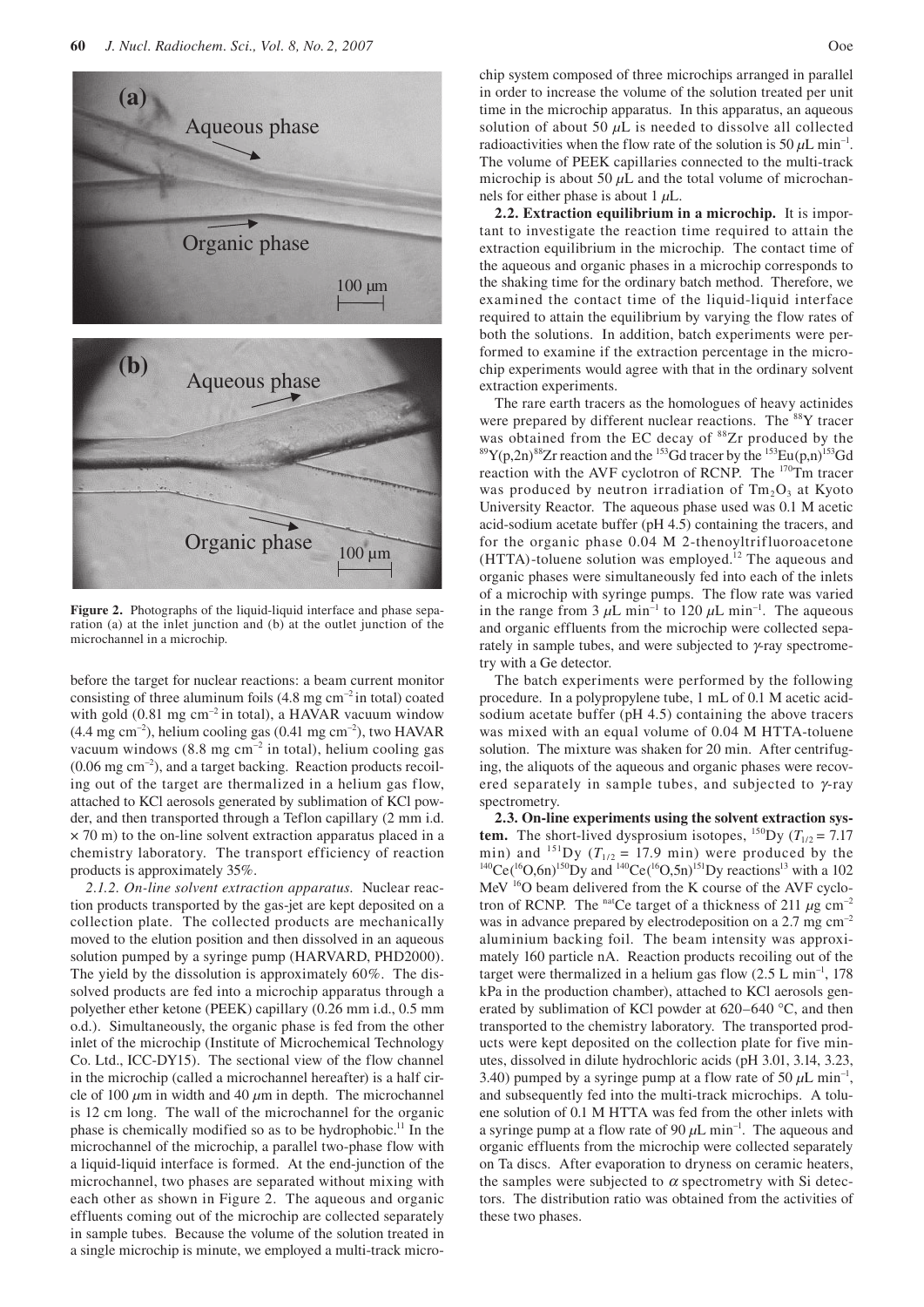Development of On-line Solvent Extraction System with Microchips *J. Nucl. Radiochem. Sci., Vol. 8, No. 2, 2007* **61**

#### **3. Results and Discussion**

**3.1. Extraction percentage.** The dependences of the extraction percentages of the rare earth elements on the contact time of the liquid-liquid interface in the microchip are shown in Figure 3. The three different lines stand for the extraction percentages of each rare earth element obtained in the batch experiments. The extraction percentage  $(P)$  is defined as

$$
P = \frac{100A_oV_a}{A_oV_a + A_aV_o} = \frac{100A_ov_a t}{A_ov_a t + A_a v_o t} = \frac{100A_ov_a}{A_ov_a + A_a v_o},
$$
 (1)

where *A* is the radioactivity, *V* the volume, *v* the flow rate, and *t* the collection time of the aqueous and organic effluents. The subscripts *a* and *o* denote the aqueous and organic phases, respectively. The contact time is calculated from the flow rate of a faster phase and the volume of the microchannel where two phases contact. One can see in Figure 3 that the extraction percentages of the rare earth elements increase with the contact time, and reach the values obtained by the batch method after one second. These results evidently show that the microchip is applicable to rapid chemistry for the heavy elements having half-lives of a few seconds.

**3.2. On-line solvent extraction of dysprosium.** The distribution ratio (*D*) is defined as

$$
D = \frac{A_o V_a}{A_a V_o} = \frac{A_o v_a t}{A_a v_o t} = \frac{A_o v_a}{A_a v_o} \tag{2}
$$

Here,  $A_a$  and  $A_o$  were obtained from the  $\alpha$  counts of <sup>150</sup>Dy ( $E_a$  = 4233 keV) and <sup>151</sup>Dy ( $E_\alpha$  = 4067 keV). An example of  $\alpha$ -particle spectra of 150Dy and 151Dy obtained from this experiment (pH 3.14) is shown in Figure 4. The  $\alpha$ -particle energy resolution in the organic phase was about 40 keV in FWHM, whereas for the aqueous phase, the resolution was poor because of the KCl residues from the gas-jet. This was not a serious problem with determining the quantities of Dy because no events other than Dy were observed in these experiments. The dependence of the distribution ratio of Dy on pH is shown in Figure 5. The extraction of trivalent lanthanides  $(Ln^{3+})$  by HTTA is usually



**Figure 3.** Dependences of the extraction percentages of rare earth elements on the contact time of the liquid-liquid interface in the microchip. For the aqueous and organic phases, 0.1 M acetic acidsodium acetate buffer (pH 4.5) and 0.04 M HTTA-toluene solution were used, respectively. The closed square, the open circle, and the open triangle symbolize Tm, Y, and Gd, respectively. The lines show the extraction percentages of each rare earth element obtained by the batch experiments. The dashed line, the dotted line, and the dasheddotted line correspond to Tm, Y, and Gd, respectively.

described by the following reaction: $14$ 

$$
Ln^{3+} + 3HTTA_{(o)} \rightleftarrows Ln(TTA)_{3(o)} + 3H^+ \,. \tag{3}
$$

The extraction equilibrium constant  $(K)$  is expressed for the



**Figure 4.** Alpha-particle spectra, obtained by the on-line experiment of  $^{150}$ Dy and  $^{151}$ Dy, (a) for the aqueous phase (hydrochloric acid of pH 3.14) and (b) for the organic phase (0.1 M HTTA-toluene solution).



**Figure 5.** Distribution ratio of Dy as a function of pH taken with the on-line solvent extraction system. For the organic phase, 0.1 M HTTA-toluene solution was used. The solid line of a slope of  $2.78 \pm$ 0.20 was obtained from a weighted least-squares fit to the experimental values. The dashed line shows the result of another least-squares fit with the slope fixed to 3. See the text for detailed explanations.